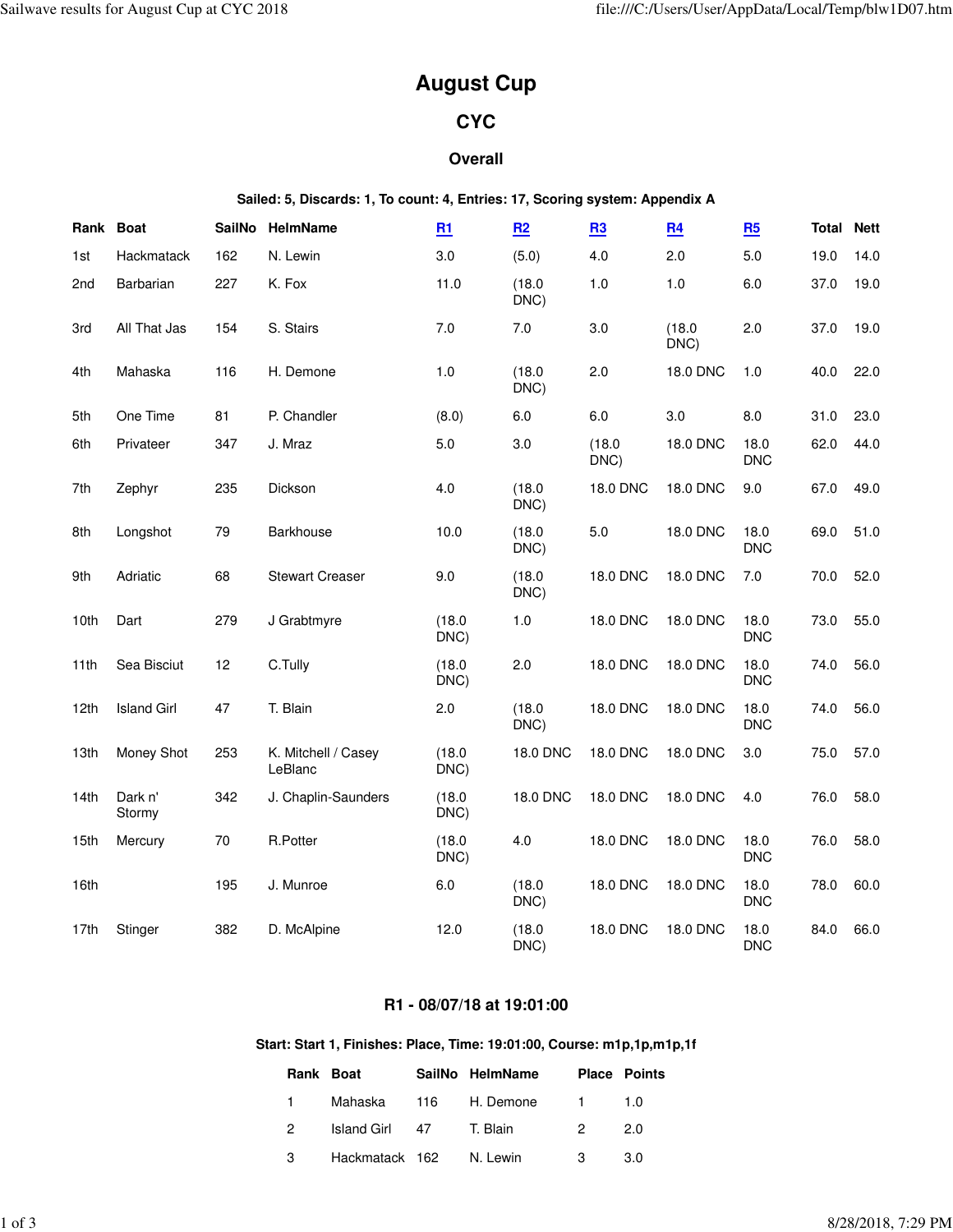| Rank | <b>Boat</b>  | SailNo | <b>HelmName</b>        | Place | <b>Points</b> |
|------|--------------|--------|------------------------|-------|---------------|
| 4    | Zephyr       | 235    | Dickson                | 4     | 4.0           |
| 5    | Privateer    | 347    | J. Mraz                | 5     | 5.0           |
| 6    |              | 195    | J. Munroe              | 6     | 6.0           |
| 7    | All That Jas | 154    | S. Stairs              | 7     | 7.0           |
| 8    | One Time     | 81     | P. Chandler            | 8     | 8.0           |
| 9    | Adriatic     | 68     | <b>Stewart Creaser</b> | 9     | 9.0           |
| 10   | Longshot     | 79     | <b>Barkhouse</b>       | 10    | 10.0          |
| 11   | Barbarian    | 227    | K. Fox                 | 11    | 11.0          |
| 12   | Stinger      | 382    | D. McAlpine            | 12    | 12.0          |

# **R2 - 08/13/18 at 18:30:00**

#### **Start: Start 1, Finishes: Place, Time: 18:30:00, Course: 19p,1p,19p,1f**

| Rank | <b>Boat</b>       |     | SailNo HelmName |    | <b>Place Points</b> |
|------|-------------------|-----|-----------------|----|---------------------|
| 1    | Dart              | 279 | J Grabtmyre     | -1 | 1.0                 |
| 2    | Sea Bisciut       | 12  | C.Tully         | 2  | 2.0                 |
| 3    | Privateer         | 347 | J. Mraz         | 3  | 3.0                 |
| 4    | Mercury           | 70  | R.Potter        | 4  | 4.0                 |
| 5    | <b>Hackmatack</b> | 162 | N. Lewin        | 5  | 5.0                 |
| 6    | One Time          | 81  | P. Chandler     | 6  | 6.0                 |
| 7    | All That Jas      | 154 | S. Stairs       |    | 7.0                 |

#### **R3 - 08/21/18 at 18:30:00**

#### **Start: Start 1, Finishes: Place, Time: 18:30:00, Course: 19p,1p,19p,1f**

| Rank Boat |              |     | SailNo HelmName Place Points |    |     |
|-----------|--------------|-----|------------------------------|----|-----|
| 1         | Barbarian    | 227 | K. Fox                       | 1  | 1.0 |
| 2         | Mahaska      | 116 | H. Demone 2                  |    | 2.0 |
| 3         | All That Jas | 154 | S. Stairs                    | 3  | 3.0 |
| 4         | Hackmatack   | 162 | N. Lewin                     | 4  | 4.0 |
| 5         | Longshot     | 79  | <b>Barkhouse</b>             | 5  | 5.0 |
| 6         | One Time     | 81  | P. Chandler                  | -6 | 6.0 |

# **R4 - 08/22/18 at 18:30:00**

#### **Start: Start 1, Finishes: Place, Time: 18:30:00, Course: 19p,1p,19p,1f**

|                | Rank Boat                     | SailNo HelmName Place Points |     |
|----------------|-------------------------------|------------------------------|-----|
| $1 \quad$      | Barbarian 227 K. Fox 1 1.0    |                              |     |
| $\overline{2}$ | Hackmatack 162 N. Lewin 2     |                              | 2.0 |
| $3^{\circ}$    | One Time 81 P. Chandler 3 3.0 |                              |     |